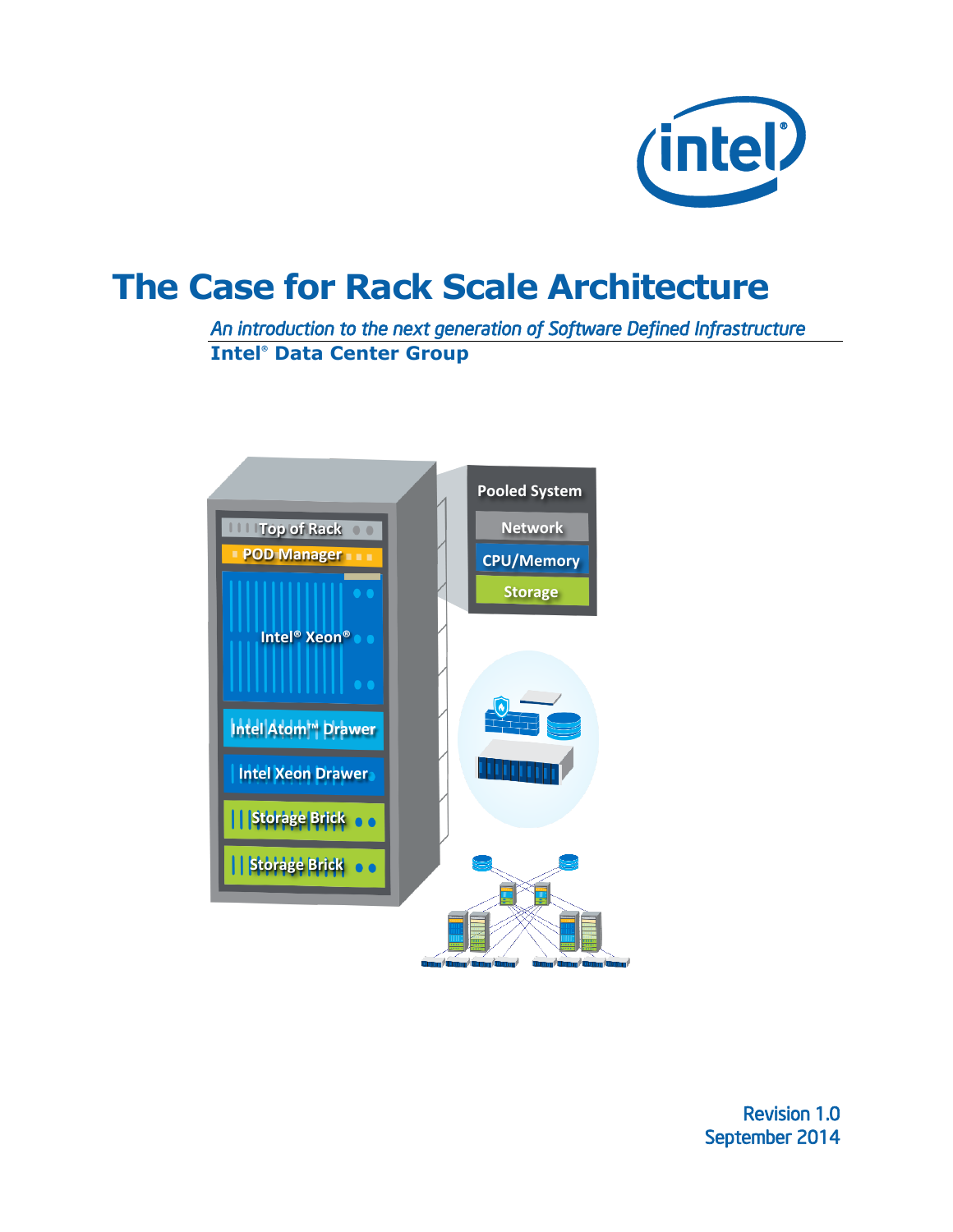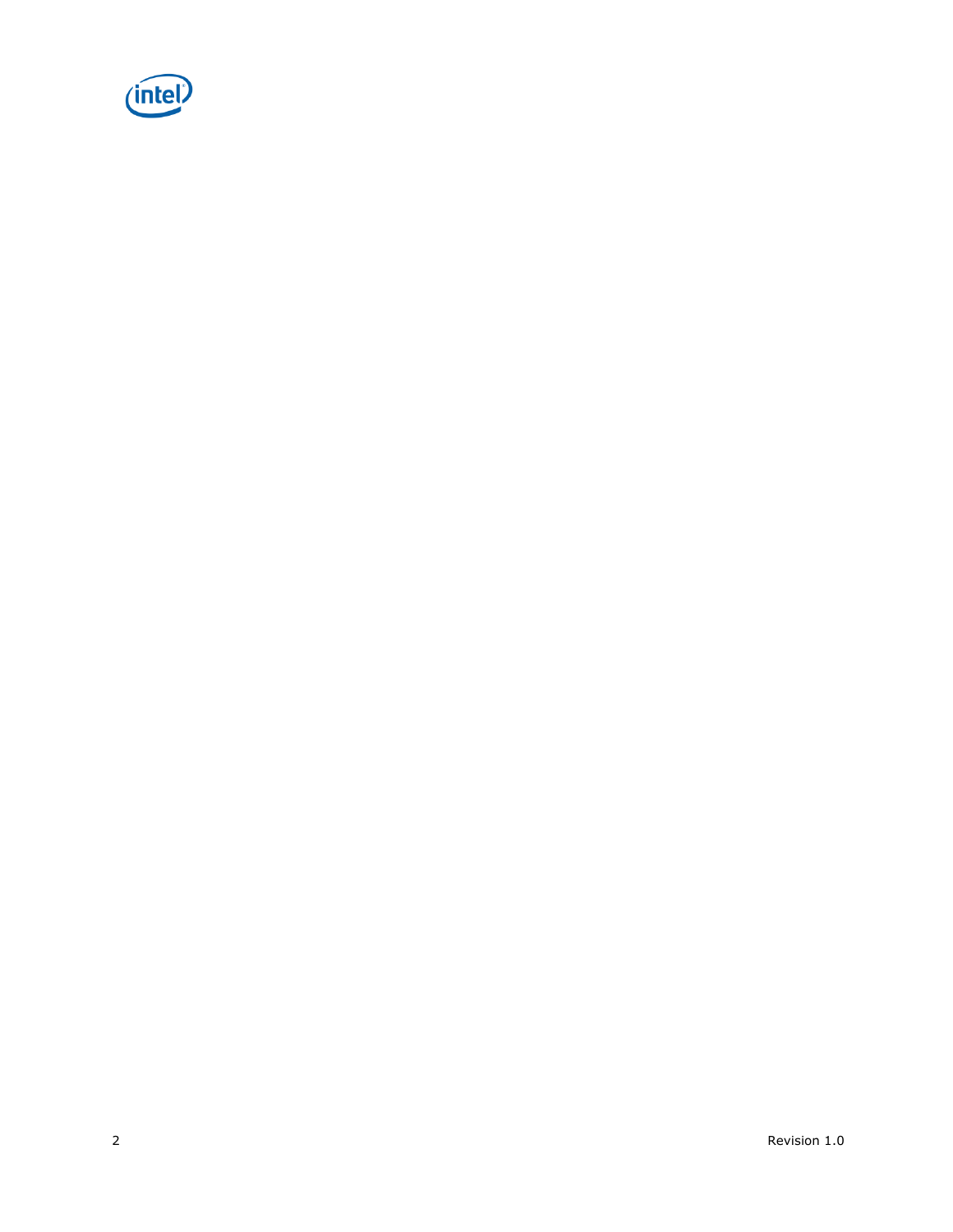

#### **LEGAL**

By using this document, in addition to any agreements you have with Intel, you accept the terms set forth below.

You may not use or facilitate the use of this document in connection with any infringement or other legal analysis concerning Intel products described herein. You agree to grant Intel a non-exclusive, royalty-free license to any patent claim thereafter drafted which includes subject matter disclosed herein.

INFORMATION IN THIS DOCUMENT IS PROVIDED IN CONNECTION WITH INTEL PRODUCTS. NO LICENSE, EXPRESS OR IMPLIED, BY ESTOPPEL OR OTHERWISE, TO ANY INTELLECTUAL PROPERTY RIGHTS IS GRANTED BY THIS DOCUMENT. EXCEPT AS PROVIDED IN INTEL'S TERMS AND CONDITIONS OF SALE FOR SUCH PRODUCTS, INTEL ASSUMES NO LIABILITY WHATSOEVER AND INTEL DISCLAIMS ANY EXPRESS OR IMPLIED WARRANTY, RELATING TO SALE AND/OR USE OF INTEL PRODUCTS INCLUDING LIABILITY OR WARRANTIES RELATING TO FITNESS FOR A PARTICULAR PURPOSE, MERCHANTABILITY, OR INFRINGEMENT OF ANY PATENT, COPYRIGHT OR OTHER INTELLECTUAL PROPERTY RIGHT.

A "Mission Critical Application" is any application in which failure of the Intel Product could result, directly or indirectly, in personal injury or death. SHOULD YOU PURCHASE OR USE INTEL'S PRODUCTS FOR ANY SUCH MISSION CRITICAL APPLICATION, YOU SHALL INDEMNIFY AND HOLD INTEL AND ITS SUBSIDIARIES, SUBCONTRACTORS AND AFFILIATES, AND THE DIRECTORS, OFFICERS, AND EMPLOYEES OF EACH, HARMLESS AGAINST ALL CLAIMS COSTS, DAMAGES, AND EXPENSES AND REASONABLE ATTORNEYS' FEES ARISING OUT OF, DIRECTLY OR INDIRECTLY, ANY CLAIM OF PRODUCT LIABILITY, PERSONAL INJURY, OR DEATH ARISING IN ANY WAY OUT OF SUCH MISSION CRITICAL APPLICATION, WHETHER OR NOT INTEL OR ITS SUBCONTRACTOR WAS NEGLIGENT IN THE DESIGN, MANUFACTURE, OR WARNING OF THE INTEL PRODUCT OR ANY OF ITS PARTS.

Intel may make changes to specifications and product descriptions at any time, without notice. Designers must not rely on the absence or characteristics of any features or instructions marked "reserved" or "undefined". Intel reserves these for future definition and shall have no responsibility whatsoever for conflicts or incompatibilities arising from future changes to them. The information here is subject to change without notice. Do not finalize a design with this information.

The products described in this document may contain design defects or errors known as errata which may cause the product to deviate from published specifications. Current characterized errata are available on request.

Contact your local Intel sales office or your distributor to obtain the latest specifications and before placing your product order.

Copies of documents which have an order number and are referenced in this document, or other Intel literature, may be obtained by calling 1-800-548-4725, or go to: http://www.intel.com/design/literature.htm.

Intel and Intel logo are trademarks or registered trademarks of Intel Corporation or its subsidiaries in the United States and other countries.

\*Other names and brands may be claimed as the property of others.

Copyright ©2008-2014. Intel Corporation. All Rights Reserved.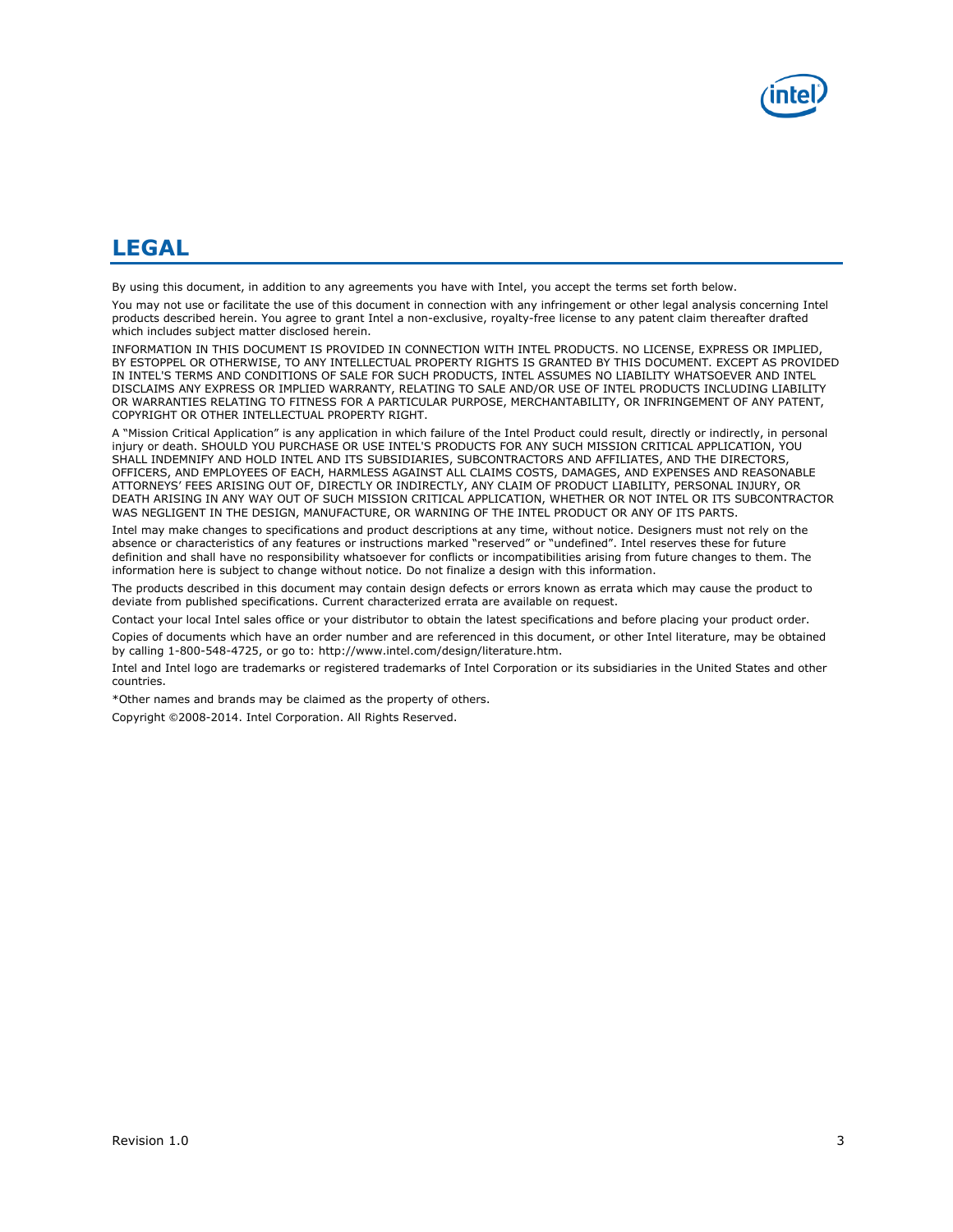

### **Revision History**

| <b>Revision</b> | <b>Date</b>       | <b>Comments</b> |
|-----------------|-------------------|-----------------|
| 1.0             | September 8, 2014 | Initial Release |
|                 |                   |                 |
|                 |                   |                 |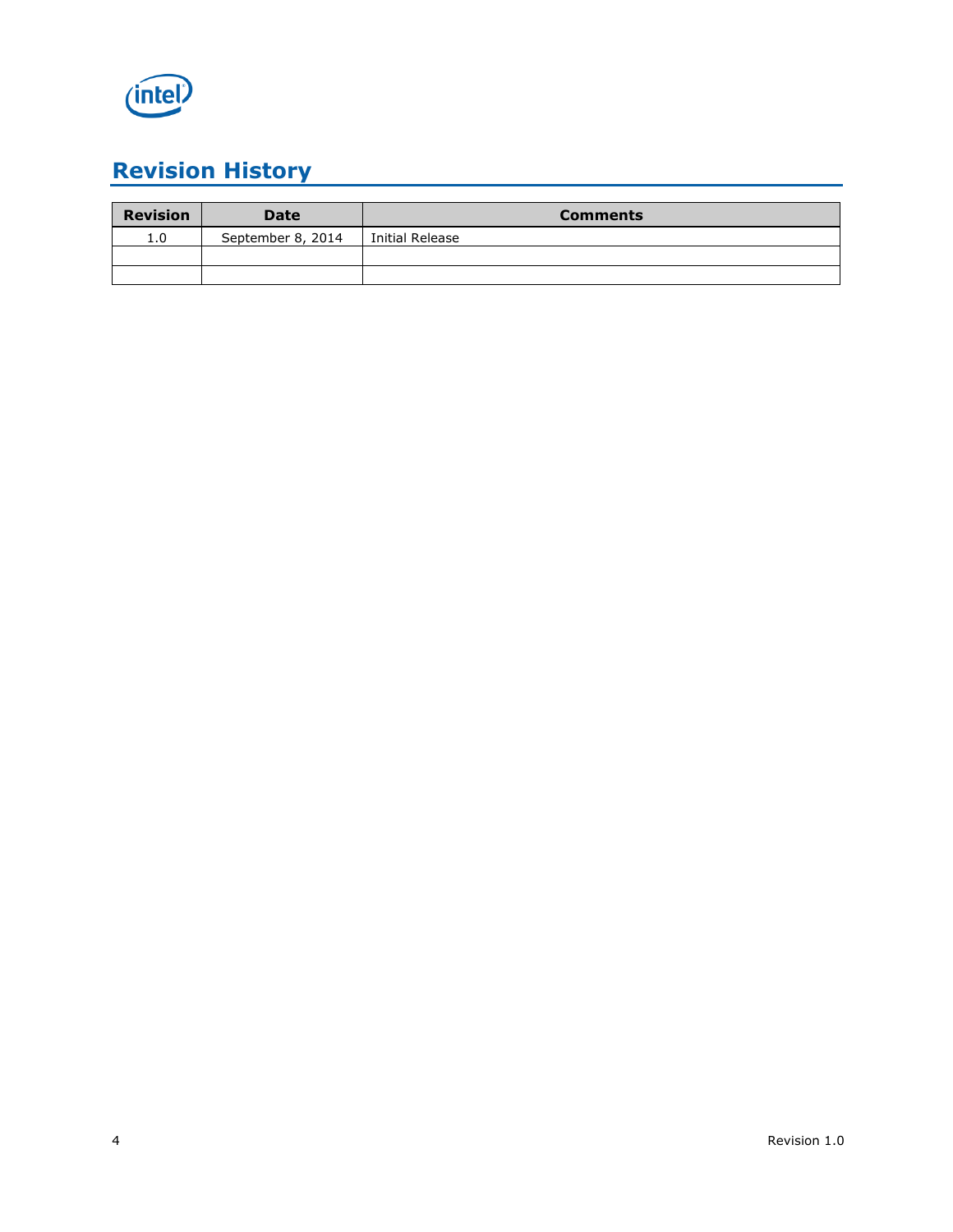

### **Introduction**

Rack Scale Architecture (RSA) implementations represent the next generation of Software Defined Infrastructure that can be dynamically provisioned across compute, network and storage resources. The fundamental premise for an RSA-based solution is the customers' ability to "right-size" their endto-end infrastructure needs according to anticipated workload performance and capacity requirements, across pooled resources.

As cloud environments become the predominant IT Infrastructure of choice (public, private and hybrid), it is critical that these new software defined architectures have clearly defined business and technical customer value goals regarding Infrastructure Flexibility, Composability and Total Cost of Ownership (TCO). Software Defined Infrastructures, and the RSA implementation described, will provide efficient, effective and standards-based management interfaces that can be easily used by customers and that are extensible in such a way that technology partners and cloud service providers can easily integrate tools and products.

### **Customer Cloud Expectations**

The migration of many corporate applications to web-based models and interfaces drove the first wave of standardization and ubiquitous access and, because of the relative ease of deployment, the first set of problems including server sprawl, performance degradation at scale, and poor governance, to name a few. As some of these problems were addressed through virtualization technology and tools, better practices, and the application of corporate policies and processes, a new set of similar challenges emerged. These challenges included Virtual Machine (VM) sprawl, "bursty" application behavior, overand under-provisioned resources, infrastructure deployment that could not keep up with new service demand, and other issues that resulted from deploying cloud-based applications on existing technologies and architectures. Clearly, a much more intelligent and flexible infrastructure architecture model was needed to meet these challenges and brought about the advent of Intel Corporation's Rack Scale Architecture.

### **Rack Scale Architecture**

As previously described, Infrastructure Flexibility, Composability and effective methods of containing TCO are the fundamental value propositions of RSA. The following pages describe each in more detail.

#### **Flexibility**

Historically, each corporate line of business demanded dedicated IT Infrastructure in order to meet business goals and achieve relatively good application performance. Ultimately, this lead to a server sprawl challenge but also produced a secondary effect—under-utilized resources. The result of those acquisitions created silos of technology across performance, capacity and cost vectors.

RSA alleviates both the technology silo as well as the utilization challenges by pooling compute, network and storage resources and allowing discreet provisioning-on-demand. Cloud implementations are flexible and dynamic by definition. Therefore, proactive methods of infrastructure resource discovery, information gathering and intelligent visibility must be built into the environment. The result of this level of resource management provides much more efficient and effective methods for consumptionbased billing and helps to prevent over- and under-provisioning.

#### **Composability**

Effectively matching workloads to right-sized IT Infrastructure resources is yet another major challenge for customers. Part of the challenge is that the workload may, in fact, require resources